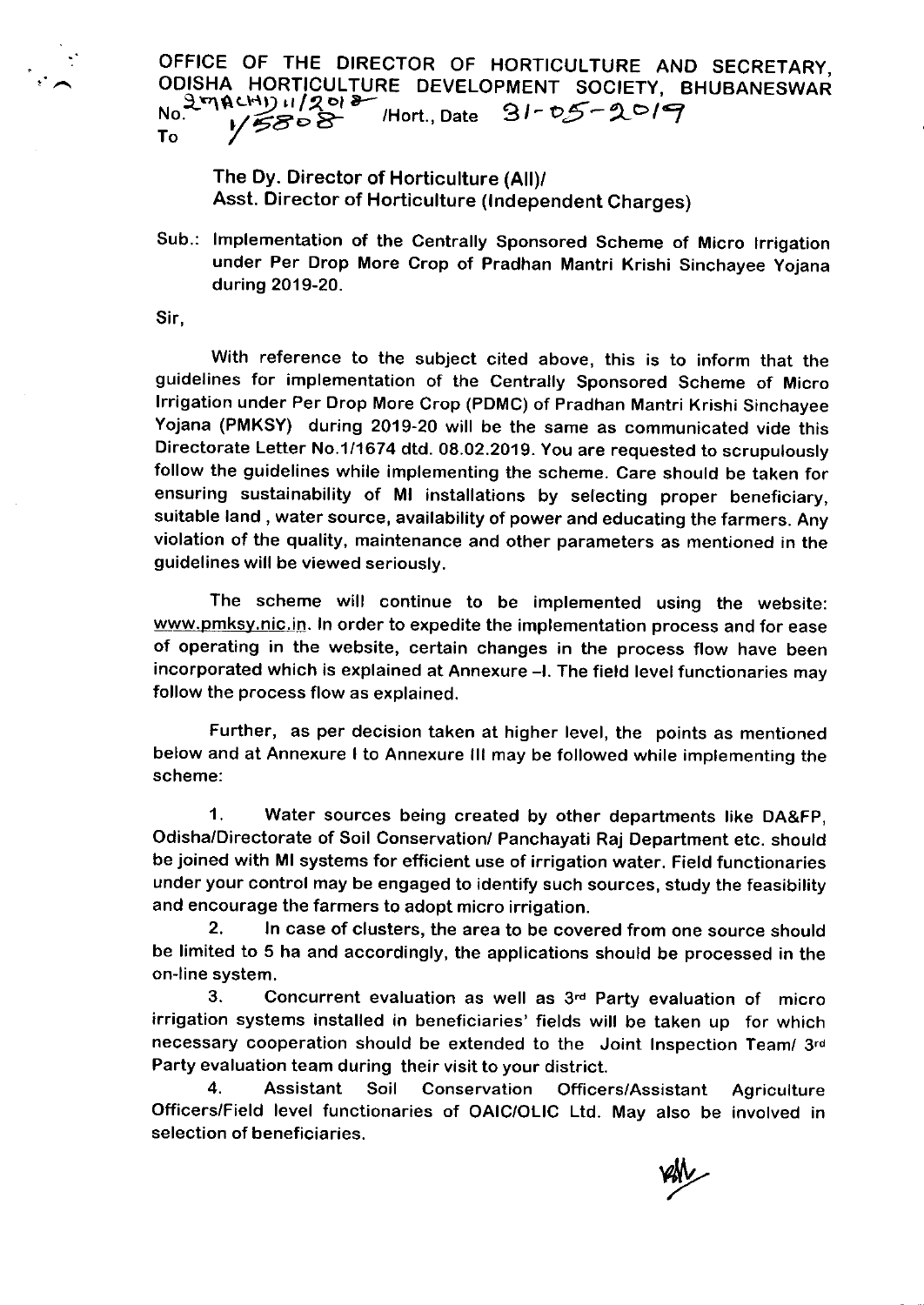5. Numbering/Stamping of Sprinkler Pipes should be taken up by the AHOS with the assistance of Ml manufacturers.

6. Photograph of all Ml projects implemented during 2018-19 and to be executed during 2019-20 must be uploaded using Bhuvan-PDMC mobile app.

Beneficiary data as per the format enclosed herewith may be furnished in excel sheet by  $5<sup>th</sup>$  of successive month for uploading the data in Gol site pmksy.gov.in.

> This is for favor of your information and necessary action. Yours faithfully

Enclosures: As above.

Taithfuily Director of'HdFticulture & Secretary, OHDS

Memo No.  $1/5807$  Hort., Date  $3100500$ 

Copy forwarded to the Collector and District Magistrate (All) for favour of information and necessary action with reference to this Directorate Memo No. 1/1675 dtd.08.02.2019.

Memo No.  $1/58/6$ کیا<br>Director of Horticulture & Secretary, OHDS  $/$ Hort., Date  $?F^{\sim}$ 5 -29/

Copy forwarded to the the Registered System Manufacturers of Ml Systems in Odisha (as per list) for information and necessary action with reference to this Directorate Memo No. 1/1676 dtd. 08.02.2019.

> i.  $\mathbf{I}^{\mathbf{y}}$ Director of Horticulture & Secretary, OHDS

Memo No.  $1/5$   $81$ 

 $/$ Hort., Date  $B$ ( $-$ 05 $-2$ )

Copy submitted to the Director of Agriculture & Food Production, Odisha. Bhubaneswar / Oirector of Soil Conservation and Watershed Development, Odisha, Bhubaneswar for favour of information and necessary action with reference to this Directorate Memo No. 1/1681 dtd. 08.02.2019.

vAI. Director of Horticulture &  $r \leq 8/9$ <br>Memo No.  $\sqrt{58/9}$  (Hort., Date  $\geq$  ( $\infty$  5-29  $\leq$ 

Copy submitted to the Principal Secretary to the Government, Department of Agriculture and Farmers Empowerment, Odisha, Bhubaneswar for favour of kind information and necessary action with reference to this Directorate Memo No. 1/1682 dtd. 08.02.2019 and No. Hort (NMSA)- 1/2018/6049/A&FE dtd.20.03.2019 ofGovt. in Ag. & FE Department.

8 Director of Horticulture<br>Secretary, OHDS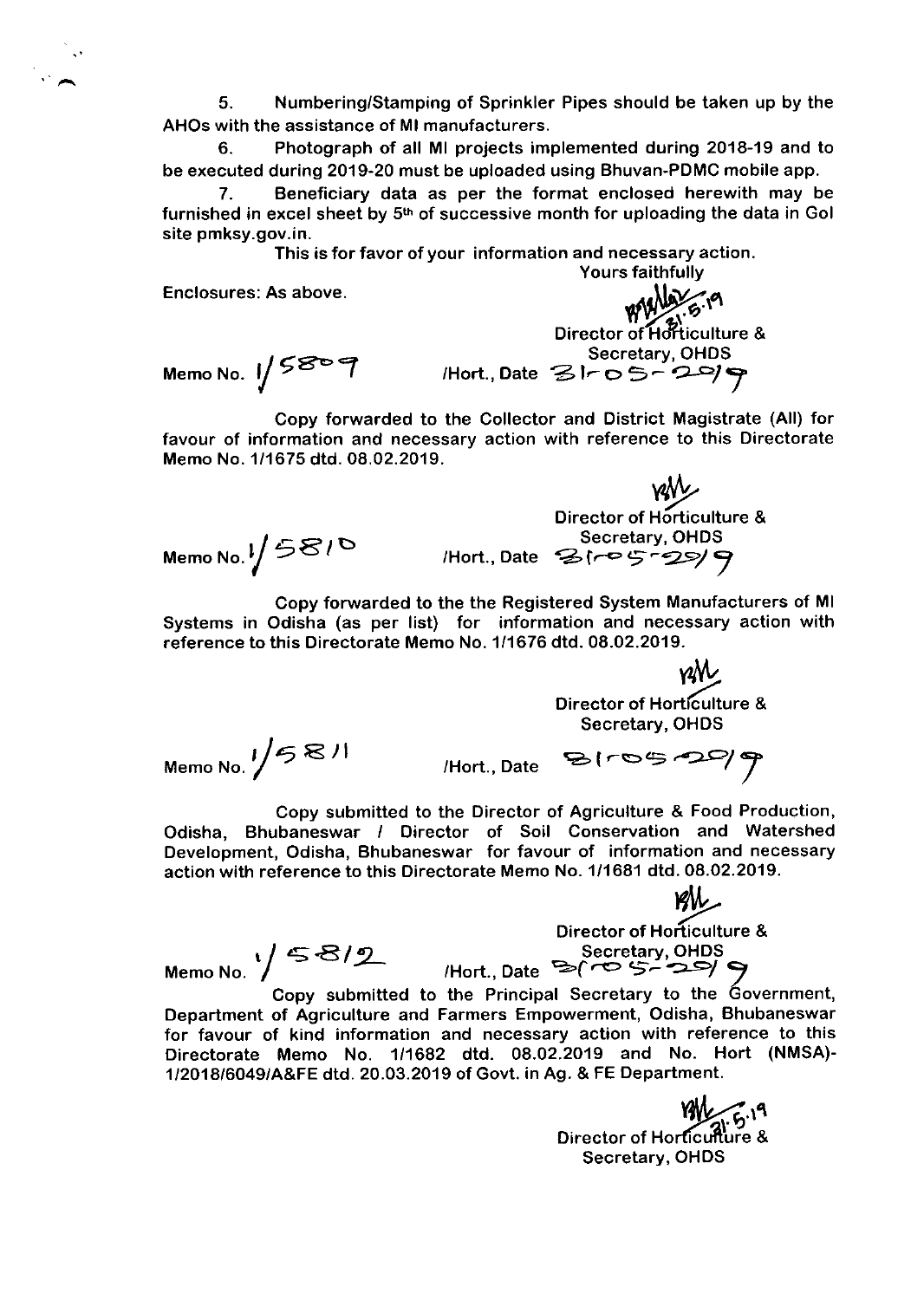

| PMKSY workflow for DRIP (in the website: www.pmksy.nic.in) for 2019-20 |                      |                                                         |  |
|------------------------------------------------------------------------|----------------------|---------------------------------------------------------|--|
| SINo.                                                                  | Operator             | Sequence                                                |  |
|                                                                        | <b>FARMER</b>        | Registration<br>٠                                       |  |
|                                                                        |                      | <b>Scheme filling</b><br>٠                              |  |
| 1                                                                      |                      | Select MI Company                                       |  |
| $\overline{2}$                                                         | <b>MI COMPANY</b>    | <b>Upload farmer documents</b><br>٠                     |  |
|                                                                        |                      | Photo<br>٠                                              |  |
|                                                                        |                      | Aadhar card                                             |  |
|                                                                        |                      | <b>Bank Passbook</b>                                    |  |
|                                                                        |                      | <b>ROR copy</b>                                         |  |
|                                                                        |                      | <b>Water Test Report</b>                                |  |
|                                                                        |                      | <b>Soil Test Report</b>                                 |  |
|                                                                        |                      | <b>SF/MF</b>                                            |  |
|                                                                        |                      | <b>Upload Spot inspection Report</b>                    |  |
|                                                                        |                      | <b>Upload Area Map Design</b>                           |  |
|                                                                        |                      | <b>Upload Gdb Map</b>                                   |  |
|                                                                        |                      | Generate BOQ and forward to AHO                         |  |
|                                                                        |                      | Upload Farmer acceptance in BOQ                         |  |
| 3                                                                      |                      | <b>Forward to AAE</b>                                   |  |
|                                                                        | AAE                  | View registration and scheme details<br>٠               |  |
|                                                                        |                      | View uploaded documents<br>٠                            |  |
|                                                                        |                      | <b>Approve Preliminary scrutiny</b>                     |  |
|                                                                        |                      | Generate work order and forward to MI<br>company        |  |
| 4                                                                      | <b>MI COMPANY</b>    | Upload completion certificate                           |  |
|                                                                        |                      | <b>Upload field Photo with GPS</b>                      |  |
|                                                                        |                      | Upload farmer share documents                           |  |
|                                                                        |                      | <b>Upload Invoice</b>                                   |  |
|                                                                        |                      | <b>Forward application to AAE</b>                       |  |
| 5                                                                      | A.A.E                | View completion documents<br>٠                          |  |
|                                                                        |                      | Approve work completion<br>٠                            |  |
|                                                                        |                      | Generate financial<br>Proceeding and                    |  |
| 6                                                                      |                      | forward to Nodal Officer                                |  |
|                                                                        | <b>Nodal Officer</b> | View uploaded farmer documents<br>٠                     |  |
|                                                                        |                      | View financial proceeding and forward                   |  |
| 7                                                                      | <b>DIRECTOR</b>      | to Director                                             |  |
|                                                                        |                      | View uploaded farmer documents                          |  |
|                                                                        |                      | financial<br><b>View</b><br>proceeding<br>and           |  |
| 8                                                                      | <b>FMS USER</b>      | Approve the farmer list<br><b>Download Payment file</b> |  |
|                                                                        |                      |                                                         |  |
|                                                                        |                      | <b>Process Payment through PFMS</b>                     |  |

NB: Drip includes Drip lrrigation system, Micro sprinkler lrrigation system and Mini Sprinkler lrrigation System.

 $\frac{1}{2}$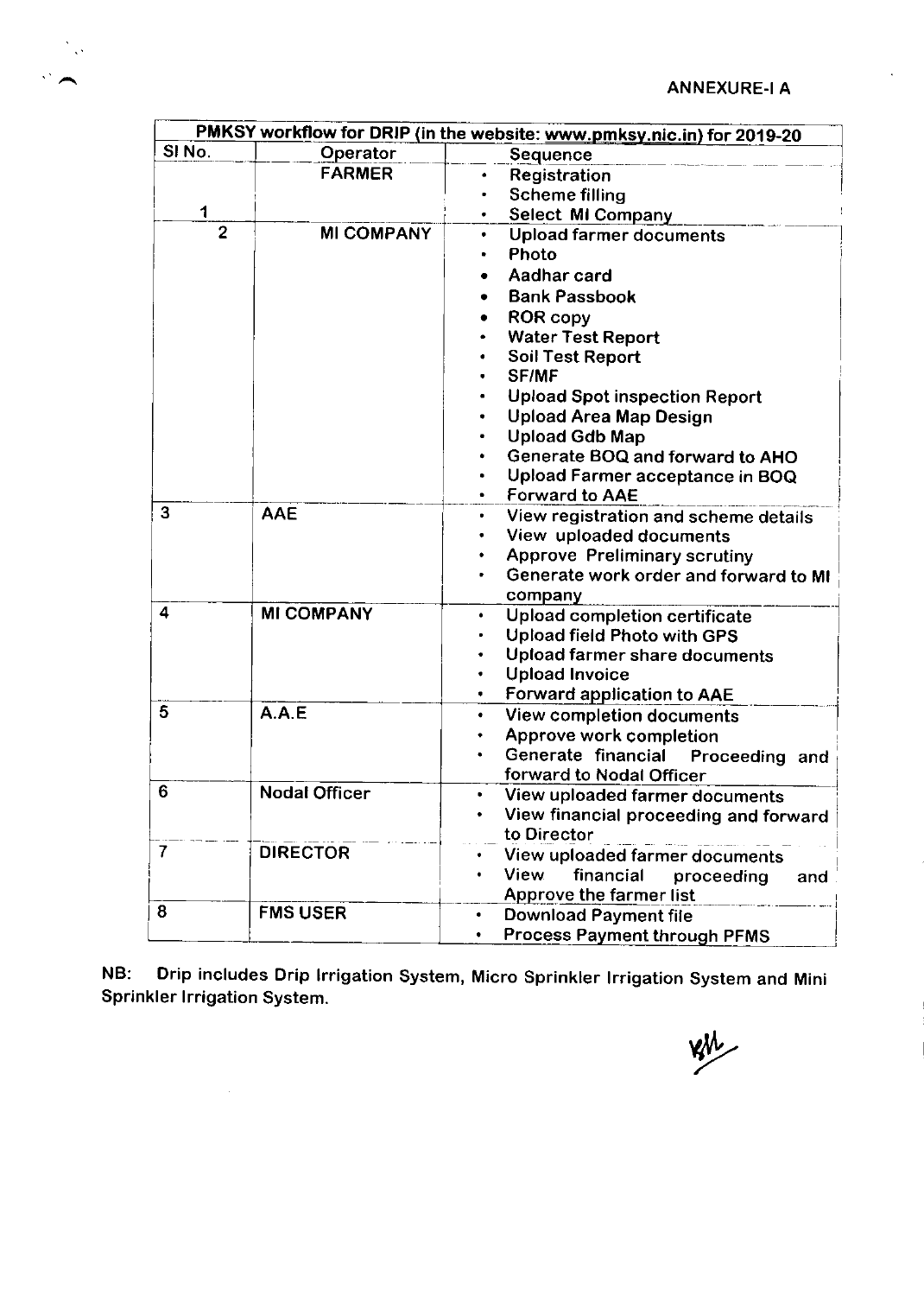ANNEXURE.I B

|                | www.pmksy.nic.in) for 2019-20 | PMKSY workflow for SPRINKLER Irrigation System (in the website:            |  |  |
|----------------|-------------------------------|----------------------------------------------------------------------------|--|--|
| SINO.          | Operator                      | Sequence                                                                   |  |  |
|                | <b>FARMER</b>                 | Registration<br>٠                                                          |  |  |
|                |                               | <b>Scheme filling</b><br>٠                                                 |  |  |
| 1              |                               | Select MI Company<br>$\bullet$                                             |  |  |
| $\overline{2}$ | <b>MI COMPANY</b>             | <b>Upload farmer documents</b><br>$\bullet$                                |  |  |
|                |                               | Photo                                                                      |  |  |
|                |                               | Aadhar card                                                                |  |  |
|                |                               | <b>Bank Passbook</b>                                                       |  |  |
|                |                               | <b>ROR copy</b><br>٠                                                       |  |  |
|                |                               | <b>Water Test Report</b>                                                   |  |  |
|                |                               | <b>Soil Test Report</b>                                                    |  |  |
|                |                               | SF/MF<br>certificate<br>(obtained<br>from                                  |  |  |
|                |                               | AHO/AAO)                                                                   |  |  |
|                |                               | <b>Upload Spot inspection Report</b>                                       |  |  |
|                |                               | <b>Upload Area Map Design</b>                                              |  |  |
|                |                               | <b>Upload Gdb Map</b>                                                      |  |  |
|                |                               | Generate BOQ and forward to AHO                                            |  |  |
|                |                               | Upload Farmer acceptance in BOQ                                            |  |  |
|                |                               | <b>Forward to AHO</b>                                                      |  |  |
| 3              | <b>AHO</b>                    | View registration and scheme details                                       |  |  |
|                |                               | View uploaded documents                                                    |  |  |
|                |                               | <b>Approve Preliminary scrutiny</b>                                        |  |  |
|                |                               | Generate work order and forward to MI                                      |  |  |
|                |                               | company                                                                    |  |  |
| 4              | <b>MI COMPANY</b>             | Upload completion certificate<br>$\bullet$                                 |  |  |
|                |                               | <b>Upload field Photo with GPS</b>                                         |  |  |
|                |                               | Upload farmer share documents<br>٠                                         |  |  |
|                |                               | <b>Upload Invoice</b>                                                      |  |  |
| 5              | <b>AHO</b>                    | Forward application to AHO<br>View completion documents<br>$\bullet$       |  |  |
|                |                               | Approve work completion                                                    |  |  |
|                |                               | Generate financial Proceeding and                                          |  |  |
|                |                               | forward to Nodal Officer                                                   |  |  |
| 6              | <b>Nodal Officer</b>          | View uploaded farmer documents                                             |  |  |
|                |                               | View financial proceeding and forward                                      |  |  |
|                |                               | to Director                                                                |  |  |
| 7              | <b>DIRECTOR</b>               | View uploaded farmer documents                                             |  |  |
|                |                               | financial<br><b>View</b><br>proceeding<br>and                              |  |  |
|                |                               | Approve the farmer list                                                    |  |  |
| 8              | <b>FMS USER</b>               | <b>Download Payment file</b>                                               |  |  |
|                |                               | <b>Process Payment through PFMS</b>                                        |  |  |
| NB:            |                               | Sprinkler Irrigation System includes Portable Sprinkler Irrigation System, |  |  |

 $\sum_{i=1}^n \frac{1}{2}$ 

Semi Permanent Sprinkler Irrigation System and Large Volume Sprinkler<br>Irrigation System or Raingun.<br>
Villette System or Raingun.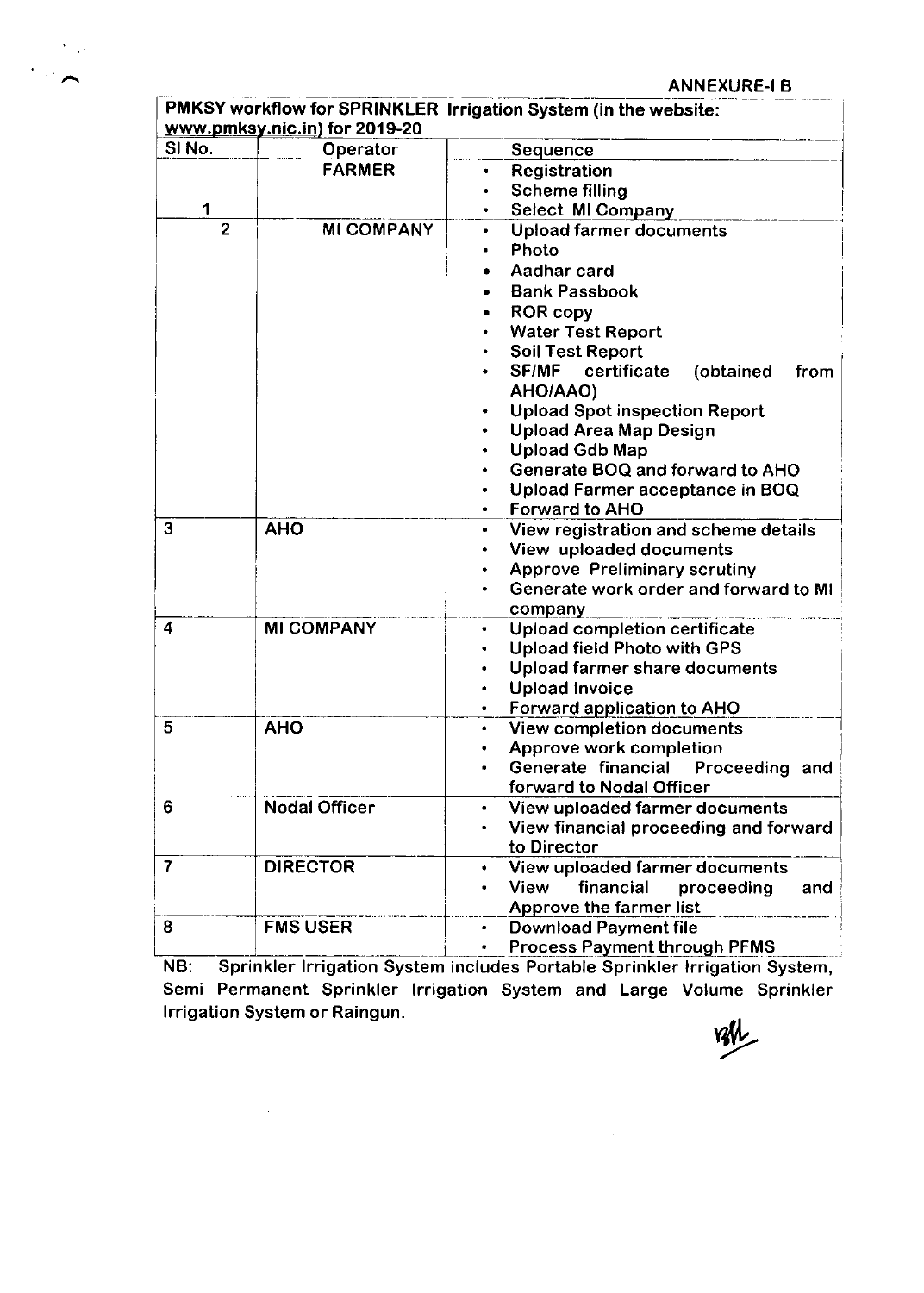- <sup>1</sup>. Time limit for different Operators:
	- i) <sup>7</sup>days for verification of documents and issue of Work Order by AAE/AHO,
	- ii) 15 days for completion of Sprinkler Irrigation Projects and 30 days for completion of Drip lrrigation projects by the Ml Manufacturer including uploading completion documents.. The Work Order issued will be cancelled automatically if the works are not completed in time.
	- iii) 7 days for uploading completion documents by AAE/AHO.
- 2. Responsibility of AAE:

 $\ddot{\phantom{0}}$ 

- i) Maintain a Register at his level for recording details of the beneficiary, area, system, crop, subsidy, farmer's share etc. for each of the projects sanctioned by him/her.
- ii) Check the design of the Drip lrrigation System, BIS number of components, matching pumpset, discharge from source and from
- drippers, dimension of pipes used, quantity of materials etc.<br>iii) The Mobile PDMC-App available at the site www.pmksy.gov.in should be used for uploading the completed projects with data to BHUVAN platform as per the requirement of the Scheme.
- iv) Appraise ADH/DDH regarding progress of the scheme on <sup>a</sup> fortnight basis.
- 3. Responsibility of AHO:
	- i) Maintain a Register at his level for recording details of the beneficiary, area, system, crop, subsidy, farmer's share etc. for each of the projects sanctioned by him/her.
	- ii) Check the design of the Sprinkler lrrigation System, BIS number of components, matching pumpset, discharge from source and from nozzles, dimension of pipes used, quantity of materials etc. The radius of throw of water in case of Portable Sprinkler lrrigation System should be between 12m to 18m and in case of Rain gun, it should be between 24m to 36m.

| Components of Sprinkler<br>System                                                                                 |  | Irrigation $\vert$ BIS Number |
|-------------------------------------------------------------------------------------------------------------------|--|-------------------------------|
| HDPE Pipes, $(63$ mm: $2.5$ Kg/cm <sup>2</sup> ),<br>(75mm:2.5Kg/cm <sup>2</sup> ), (90mm:2.5Kg/cm <sup>2</sup> ) |  | $IS: 14151 (Part-H)$          |
| <b>Rotating Sprinkler</b>                                                                                         |  | IS: 12232 (Part I)            |

The Mobile PDMC-App available at the site www.pmksy.qov.in should be used for uploading the completed projects with data to BHUVAN platform as per the requirement of the Scheme. iii)

 $\boldsymbol{r}$ 

van<br>van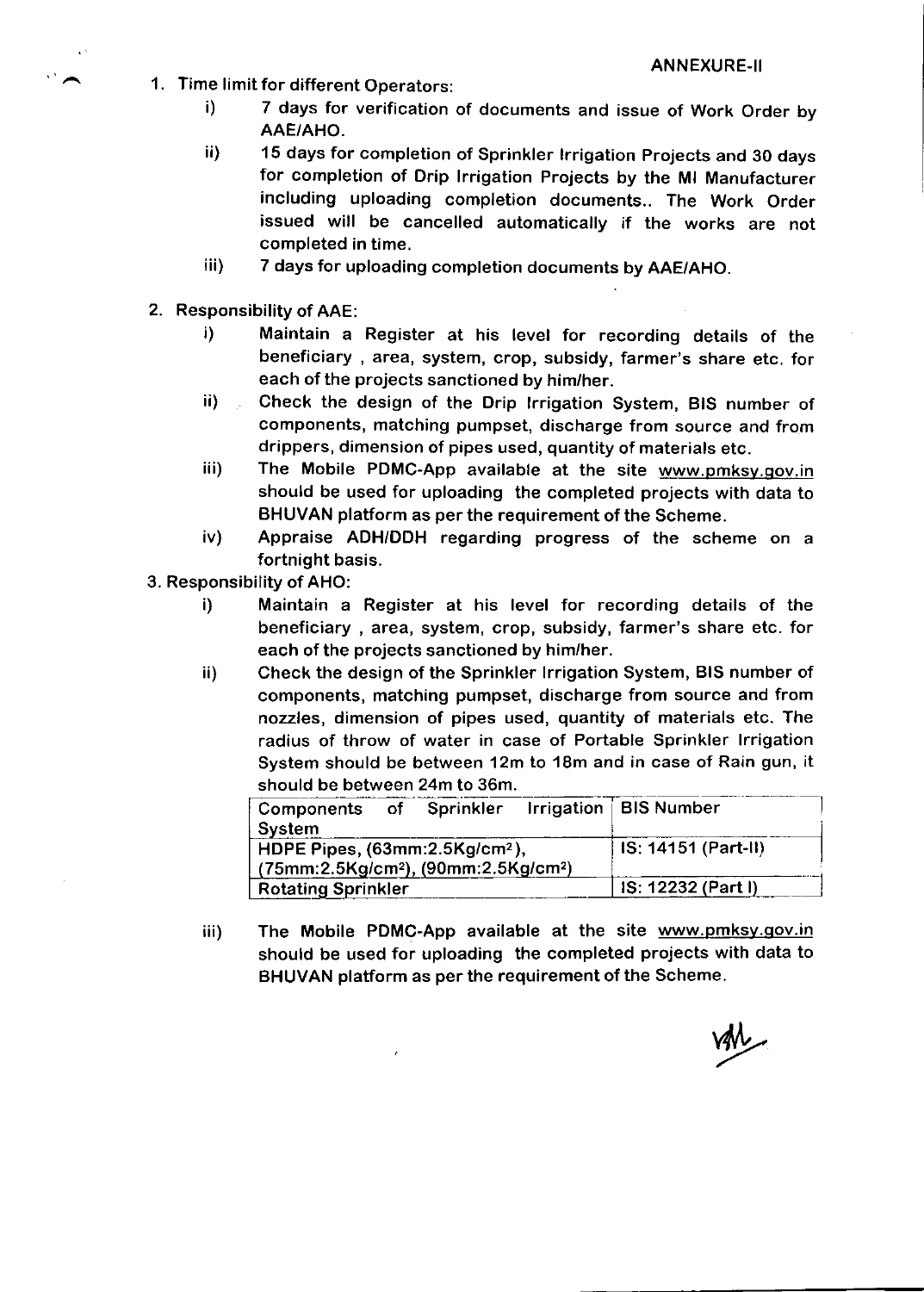<sup>2</sup> (iv) Ensure stamping of Sprinkler Irrigation Systems (AHO). Procedure for Stamping:

| <b>District</b> | Code for<br>Stamping | <b>District</b>  | Code for<br>Stamping | <b>District</b> | Code for<br><b>Stamping</b> |
|-----------------|----------------------|------------------|----------------------|-----------------|-----------------------------|
| Puri            | PU                   | Keonjhar         | KJ                   | Kandhamal       | KM                          |
| Khurda          | <b>KD</b>            | Sundargarh       | SG                   | <b>Boudh</b>    | <b>BO</b>                   |
| Nayagarh        | <b>NG</b>            | Sambalpur        | <b>SB</b>            | Ganjam          | <b>GM</b>                   |
| <b>Cuttack</b>  | CU                   | Bargarh          | BG                   | Gajapati        | <b>GP</b>                   |
| Jagatsinghpur   | <b>JS</b>            | Jharsuguda       | <b>JH</b>            | Koraput         | KT                          |
| Jajpur          | <b>JP</b>            | Deogarh          | <b>DG</b>            | Malkangiri      | <b>MK</b>                   |
| Kendrapada      | <b>KP</b>            | <b>Bolangir</b>  | <b>BL</b>            | Rayagada        | <b>RG</b>                   |
| <b>Bhadrak</b>  | <b>BD</b>            | Sonepur          | <b>SP</b>            | Nabarangpur     | <b>NB</b>                   |
| <b>Balasore</b> | <b>BS</b>            | <b>Dhenkanal</b> | <b>DK</b>            | Kalahandi       | <b>KH</b>                   |
| Mayurbhanj      | <b>MB</b>            | Angul            | AG                   | Nuapada         | <b>NP</b>                   |

Take the Code, add first two letters of the Block and Beneficiary Serial Number as in the Register of AHO for the concerned Block. Paint or engrave the Code, Block name and Sl Number on the Pipe.

- Appraise ADH/DDH regarding progress of the scheme on <sup>a</sup> fortnight basis. v)
- 3. Responsibility of System Manufacturer:
	- i) Upload all documents as mentioned.
	- ii) Complete the works within stipulated time.
	- iii) Provide warranty for three years on a Rs.10.00 stamp paper and upload the same.
	- iv) Authenticate all Bills raised by its Dealer by its authorized signatory.
	- v) Provide after sales service.
	- vi) Help in stamping of Sprinkler pipes.
	- vii) Extend cooperation for collection of samples for testing.
- 4. Responsibility of ADH/DDH:
	- i) Review the implementation process from time to time.
	- ii) Random verification of MI projects installed from time to time.
	- iii) Coordinate convergence of the scheme with other departments at the District level.

w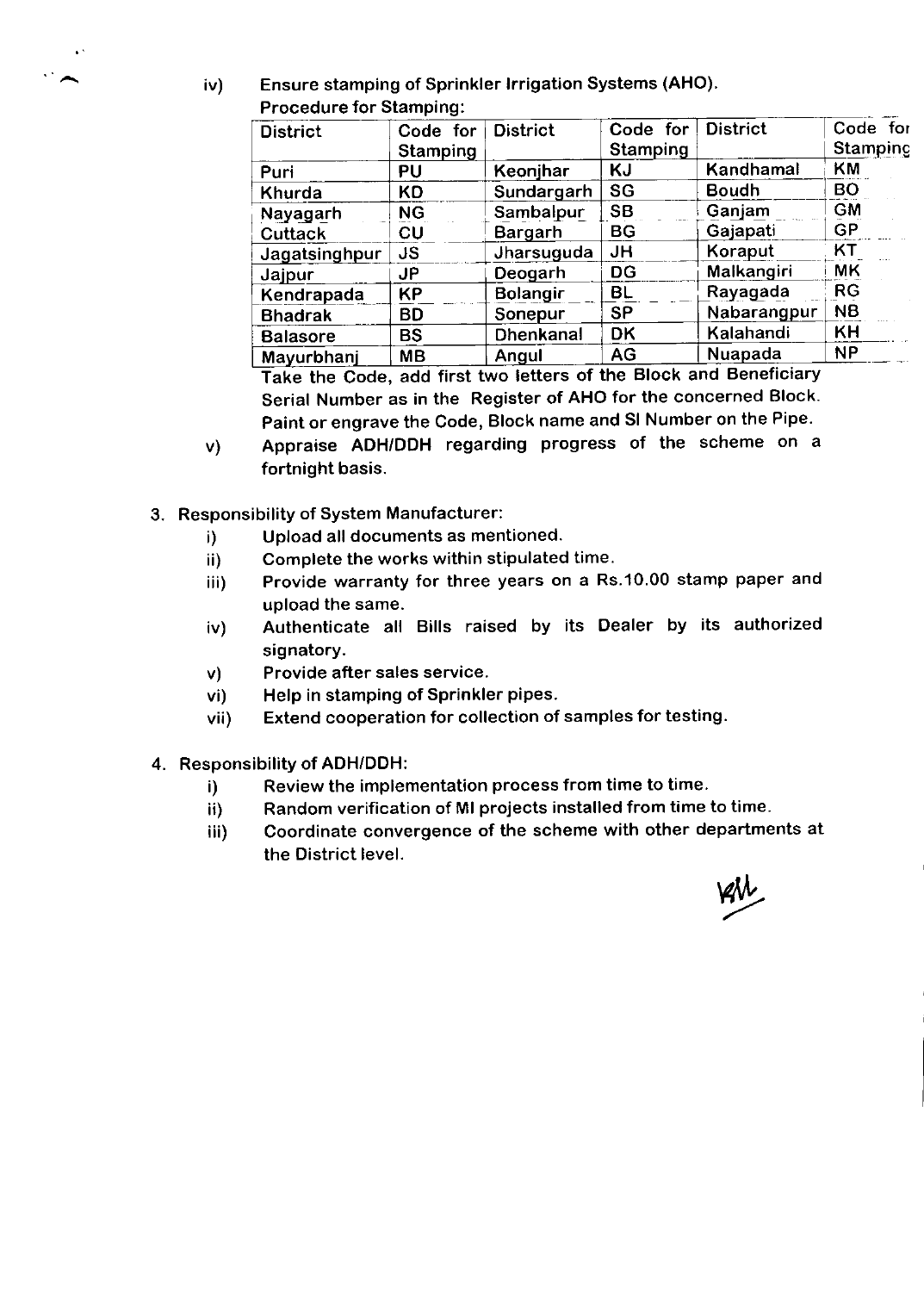## Completed forms to be uploaded:

 $\mathbf{A}^{\prime}$ 

1. Oeclaration by the Beneficiary:

|      | ________________, Dist.: _______________ declare that : |                                                                       |                                                                                                                                                                                                                                                                                                                                                                                                                                 |
|------|---------------------------------------------------------|-----------------------------------------------------------------------|---------------------------------------------------------------------------------------------------------------------------------------------------------------------------------------------------------------------------------------------------------------------------------------------------------------------------------------------------------------------------------------------------------------------------------|
| i)   | The land documents bearing Plot No                      |                                                                       | $\frac{1}{\sqrt{1-\frac{1}{2}}}\frac{1}{\sqrt{1-\frac{1}{2}}}\frac{1}{\sqrt{1-\frac{1}{2}}}\frac{1}{\sqrt{1-\frac{1}{2}}}\frac{1}{\sqrt{1-\frac{1}{2}}}\frac{1}{\sqrt{1-\frac{1}{2}}}\frac{1}{\sqrt{1-\frac{1}{2}}}\frac{1}{\sqrt{1-\frac{1}{2}}}\frac{1}{\sqrt{1-\frac{1}{2}}}\frac{1}{\sqrt{1-\frac{1}{2}}}\frac{1}{\sqrt{1-\frac{1}{2}}}\frac{1}{\sqrt{1-\frac{1}{2}}}\frac{1}{\sqrt{1-\frac{1}{2}}}\frac{1}{\sqrt{1-\frac{$ |
|      |                                                         | __________, Mouza : _____________, P.S.: _________ is recorded        |                                                                                                                                                                                                                                                                                                                                                                                                                                 |
|      |                                                         |                                                                       |                                                                                                                                                                                                                                                                                                                                                                                                                                 |
| ii)  | I have sole authority on the said property.             |                                                                       |                                                                                                                                                                                                                                                                                                                                                                                                                                 |
| iii) |                                                         | I will be held responsible in case of any dispute concerning the sold |                                                                                                                                                                                                                                                                                                                                                                                                                                 |

- iii) <sup>I</sup>will be held responsible in case of any dispute concerning the said land.
- iv) I undertake to refund the subsidy released in my favour in case of any dispute concerning the land.
- v) I have not availed any subsidy for installation of micro irrigation system in the same plot of land during last 7 years.
- vi) All declaration given by me are correct.

Signature of

Beneficiary & date 2. Completion Report by Beneficiary and System Manufacturer:

Certified that the \_\_\_\_\_\_\_\_\_\_\_\_\_\_\_ Irrigation System installed over an area of \_\_\_\_\_\_\_\_ha has been installed in my field having Plot No. \_\_\_\_\_\_\_\_\_\_\_, Khata No.\_\_\_\_\_\_\_\_\_\_\_\_\_\_\_, Mouza: \_\_\_\_\_\_\_\_\_, -.- --ha Block: District: by M/s The date of completion of the Project Is \_\_\_\_\_\_\_\_\_\_\_\_\_. The manufacturer has provided me with the warranty papers. The System is operating satisfactorily.

Signature of Ml Manufacturer or its authorized dealer. Signature of Beneficiary.

3. Completion Report by the AHO/AAE:

Certified that the lrrigation System installed over an area of \_\_\_\_\_\_\_\_\_ha in the field of Sri/Smt S/o/Wo/D/o At P.O.: P.S.: \_\_\_\_\_\_\_\_\_\_\_\_\_\_\_, Block: \_\_\_\_ \_\_\_\_\_\_\_\_\_\_\_\_, Dist.: having Plot No. \_\_\_\_\_\_\_\_\_\_, Khata No.\_\_\_\_\_\_\_\_\_\_\_, Mouza: Block: \_\_\_\_\_\_\_\_\_, District: \_\_\_\_\_\_\_\_\_ by M/s **thas been verified by me and the System is operating** satisfactorily. Subsidy for an amount of Rs. \_\_\_\_\_\_\_\_\_\_\_ (having Break up of: CS: Rs. Matching SS : Rs. \_\_\_\_\_\_\_\_ and State Top up:<br>Rs. \_\_\_\_\_\_\_\_\_\_) is released in favour of the beneficiary/the manufacturer on authorization of the beneficiary.

AAE/AHO

**BIL**